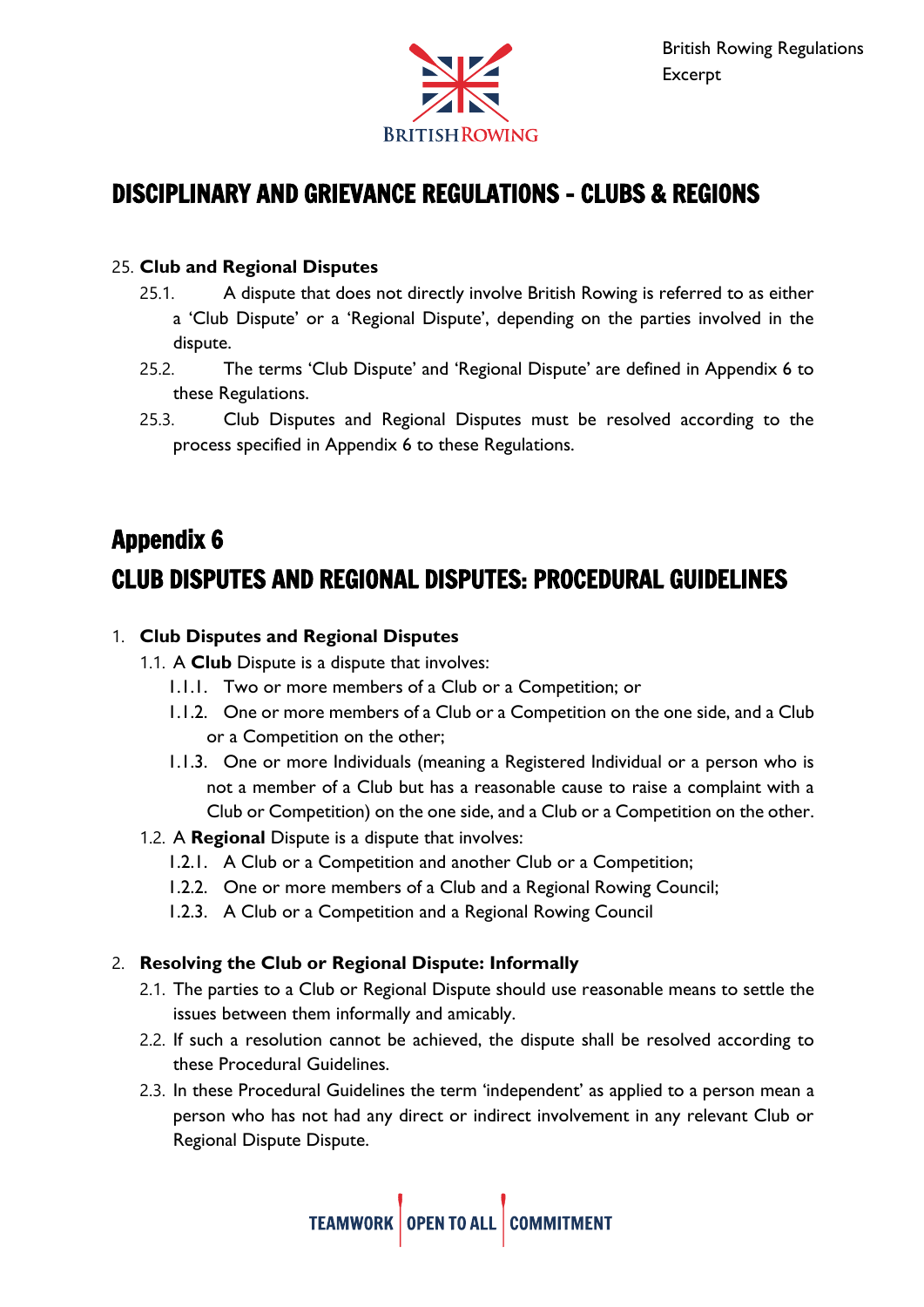

#### 3. **Resolving a Club Dispute: Independent Panel**

- 3.1. References to 'Club' in this Paragraph 3 should be read as encompassing 'Competition' if the context so requires.
- 3.2. Clubs should resolve disputes in the manner set out in this Paragraph 3. If a Club has its own disciplinary measures, those measures should comply in all material respects with this Paragraph 3.
- 3.3. Club Disputes shall be referred to the chair of the relevant Club (or if that person is a party to the dispute to another officer of the Club) who should appoint an independent person to act as a mediator between the parties. The mediator may be a member of the Club or a member of another Club.
- 3.4. If the mediator is unable to bring about a satisfactory settlement, the Club shall appoint an independent panel (the 'panel') to determine the dispute.
- 3.5. The panel shall consist of up to three persons who have not been involved in the dispute. The parties shall be given the opportunity to object (on reasonable grounds) to any of the members of the panel within seven days of their appointment.
- 3.6. The panel members shall appoint one of their number to act as the chair of the panel and either appoint another of their number, or alternatively appoint an additional person without any other powers, to act as the clerk of the hearing.
- 3.7. The chair of the panel shall arrange the date of the hearing and notify the parties of the arrangements at least fourteen days in advance of the date set. The notified date shall not be changed unless one or more of the parties has a compelling reason for not being able to attend on the notified day or time.
- 3.8. The procedure shall be flexible and it shall be the responsibility of the chair of the panel to ensure the orderly, fair and effective conduct of the hearing.
- 3.9. Each party must have a reasonable opportunity to give and call evidence, address the panel and present their case. The chair of the panel shall have the discretion to limit the number of witnesses that would otherwise have been called.
- 3.10. The panel shall come to a decision as soon as reasonably practicable after the hearing and if possible announce its findings and decisions orally to the parties.
- 3.11. The chair of the panel shall notify the parties and, if the Club was not a party to the dispute, the Club in writing of the findings and decisions within five days of the hearing.

### 4. **Resolving a Regional Dispute: Independent Panel**

- 4.1. References to 'Club' in this Paragraph 4 should be read as encompassing 'Competition' if the context so requires.
- 4.2. Regional Disputes shall be referred to the chair of the relevant Regional Rowing Council (or if that person is a party to the dispute to another officer of the Regional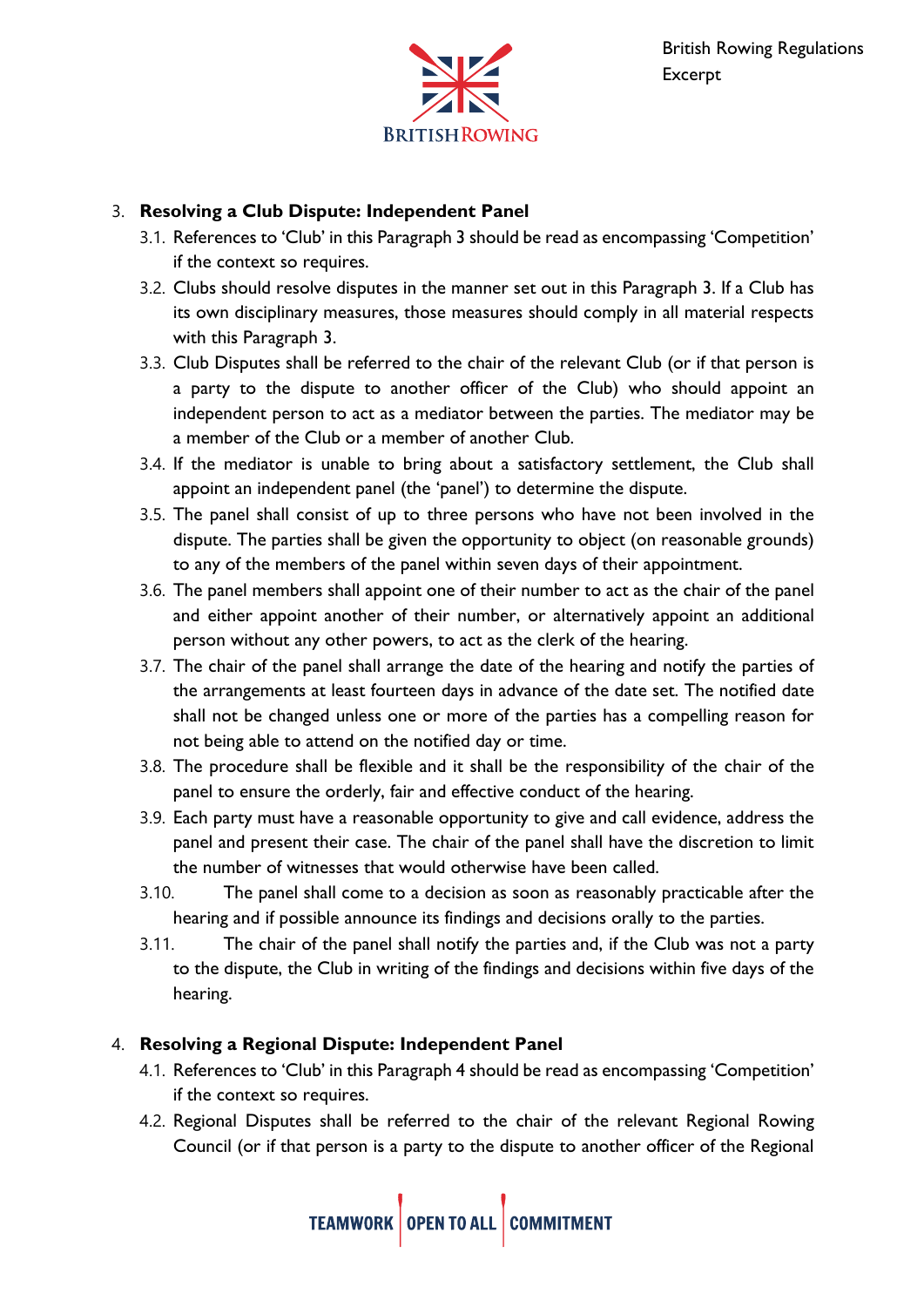

Rowing Council) who should appoint an independent person to act as a mediator between the parties.

- 4.3. If the mediator is unable to bring about a satisfactory settlement the Regional Rowing Council shall appoint an independent panel (the 'panel') to determine the dispute.
- 4.4. The panel shall consist of three persons who have not been involved in the dispute.
- 4.5. The parties shall be given the opportunity to object (on reasonable grounds) to the appointment of any of the members of the panel within seven (7) days of notification of their appointment.
- 4.6. The panel members shall appoint one of their number to act as the chair of the panel and either appoint another of their number, or alternatively appoint an additional person without any other powers, to act as the clerk of the hearing.
- 4.7. The chair of the panel shall arrange the date of the hearing and notify the parties of the arrangements at least fourteen (14) days in advance of the date set. The notified date shall not be changed unless one or more of the parties has a compelling reason for not being able to attend on the notified day or time.
- 4.8. The procedure shall be flexible and it shall be the responsibility of the chair of the panel to ensure the orderly and effective conduct of the hearing.
- 4.9. Each party must have a reasonable opportunity to give and call evidence, address the panel and present his case. The chair of the panel shall have the discretion to limit the number of witnesses that would otherwise have been called.
- 4.10. The panel shall come to a decision as soon as reasonably practicable after the hearing and if possible announce its findings and decisions orally to the parties.
- 4.11. The chair of the panel shall notify the parties in writing of the findings and decisions within five (5) days of the hearing.

### 5. **Appeals: Club Disputes**

- 5.1. An appeal may be made in respect of the findings of a Club Dispute as provided below.
	- 5.1.1. An appeal may be made to a second independent panel established by the relevant Club.
	- 5.1.2. The appeal may be made on one or more of the following grounds:
		- 5.1.2.1. Relevant information was ignored or not considered by the original panel
		- 5.1.2.2. The procedure was tainted by unreasonable bias or conflict of interests
		- 5.1.2.3. Relevant provisions of any procedures or the Regulations were not adhered to
		- 5.1.2.4. The first panel exceeded its jurisdiction
		- 5.1.2.5. The findings of the first panel were irrational or were findings that would not be reached by a reasonable panel.
- 5.2. A further second appeal may be made to a Regional Rowing Council.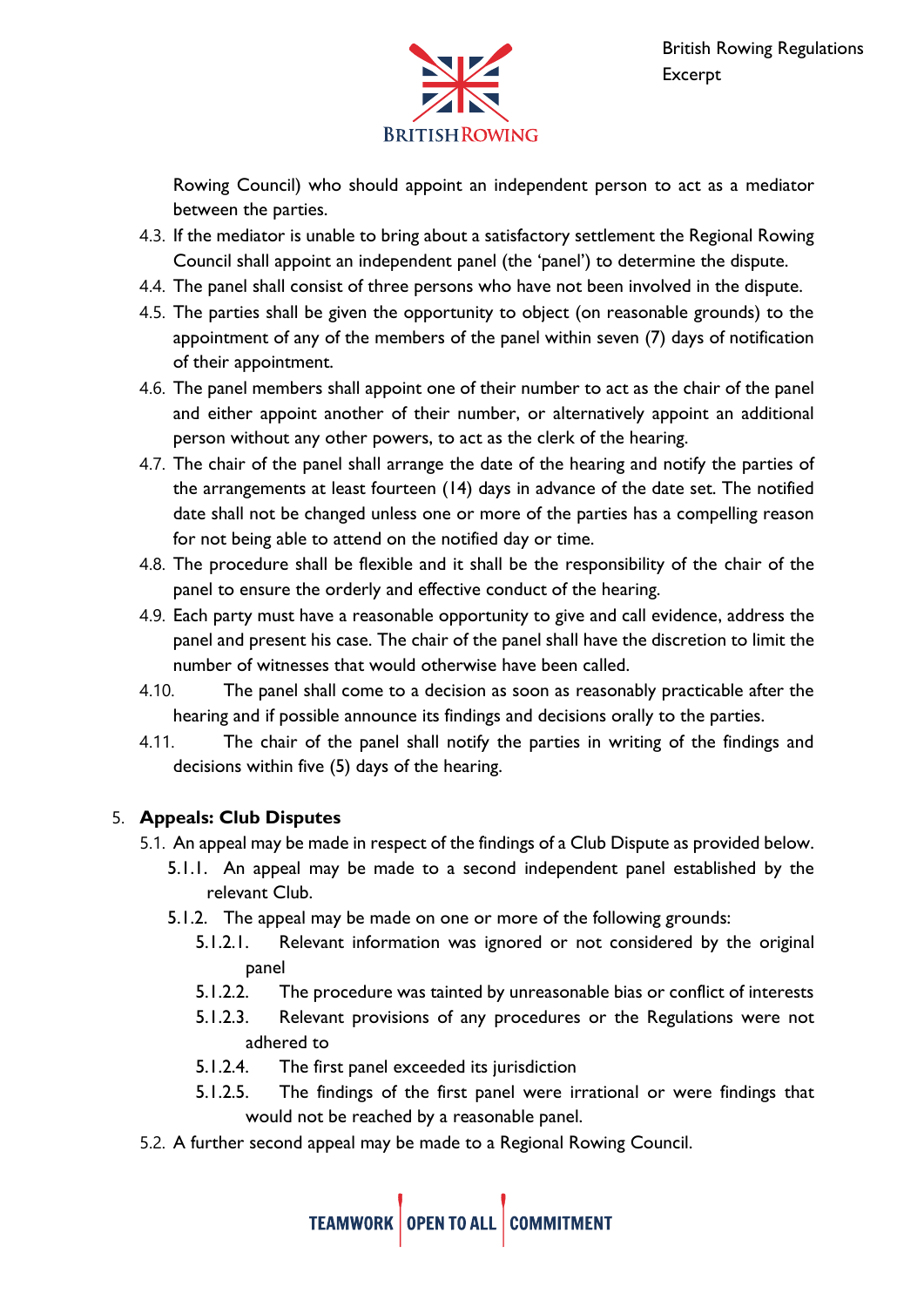

- 5.2.1. The grounds of a further second appeal to a Regional Rowing Council are limited to an appeal made on the basis that these Terms of Reference were not observed.
- 5.2.2. The Regional Rowing Council will form an appeal panel adopting the same provisions as those in these Terms of Reference at paragraph 4.

#### 6. **Appeals: Regional Disputes**

- 6.1. References to 'Club' in this Paragraph 6 should be read as encompassing 'Competition' if the context so requires.
- 6.2. An appeal may be made in respect of the findings of a Regional Dispute as follows: *Member of Club vs Regional Rowing Council*
	- 6.2.1. If the dispute involves a member of a Club and a Regional Rowing Council, an appeal may be made to the British Rowing Disciplinary and Grievance Panel.
	- 6.2.2. The appeal may be made on one or more of the following grounds:
		- 6.2.2.1. Relevant information was ignored or not considered by the original panel;
		- 6.2.2.2. The dispute resolution procedure was tainted by unreasonable bias or conflict of interests;
		- 6.2.2.3. Relevant provisions of any dispute resolution procedures or the Regulations were not adhered to;
		- 6.2.2.4. The first panel exceeded its jurisdiction; and/or
		- 6.2.2.5. The findings of the first panel were irrational or wrong in law.

*Club vs Regional Rowing Council*

- 6.2.3. If the dispute involves a Club and a Regional Rowing Council, an appeal may be made to the British Rowing Disciplinary and Grievance Panel.
- 6.2.4. The appeal may be made on one or more of the following grounds:
	- 6.2.4.1. Relevant information was ignored or not considered by the original panel;
	- 6.2.4.2. The dispute resolution procedure was tainted by unreasonable bias or conflict of interests;
	- 6.2.4.3. Relevant provisions of any dispute resolution procedures or the Regulations were not adhered to;
	- 6.2.4.4. The first panel exceeded its jurisdiction; and/or
	- 6.2.4.5. The findings of the first panel were irrational or wrong in law.

*Club vs Club*

- 6.2.5. If the dispute involves a Club and another Club, an appeal may be made to a second independent panel established by the Regional Rowing Council.
- 6.2.6. The appeal may be made on one or more of the following grounds:
	- 6.2.6.1. Relevant information was ignored or not considered by the original